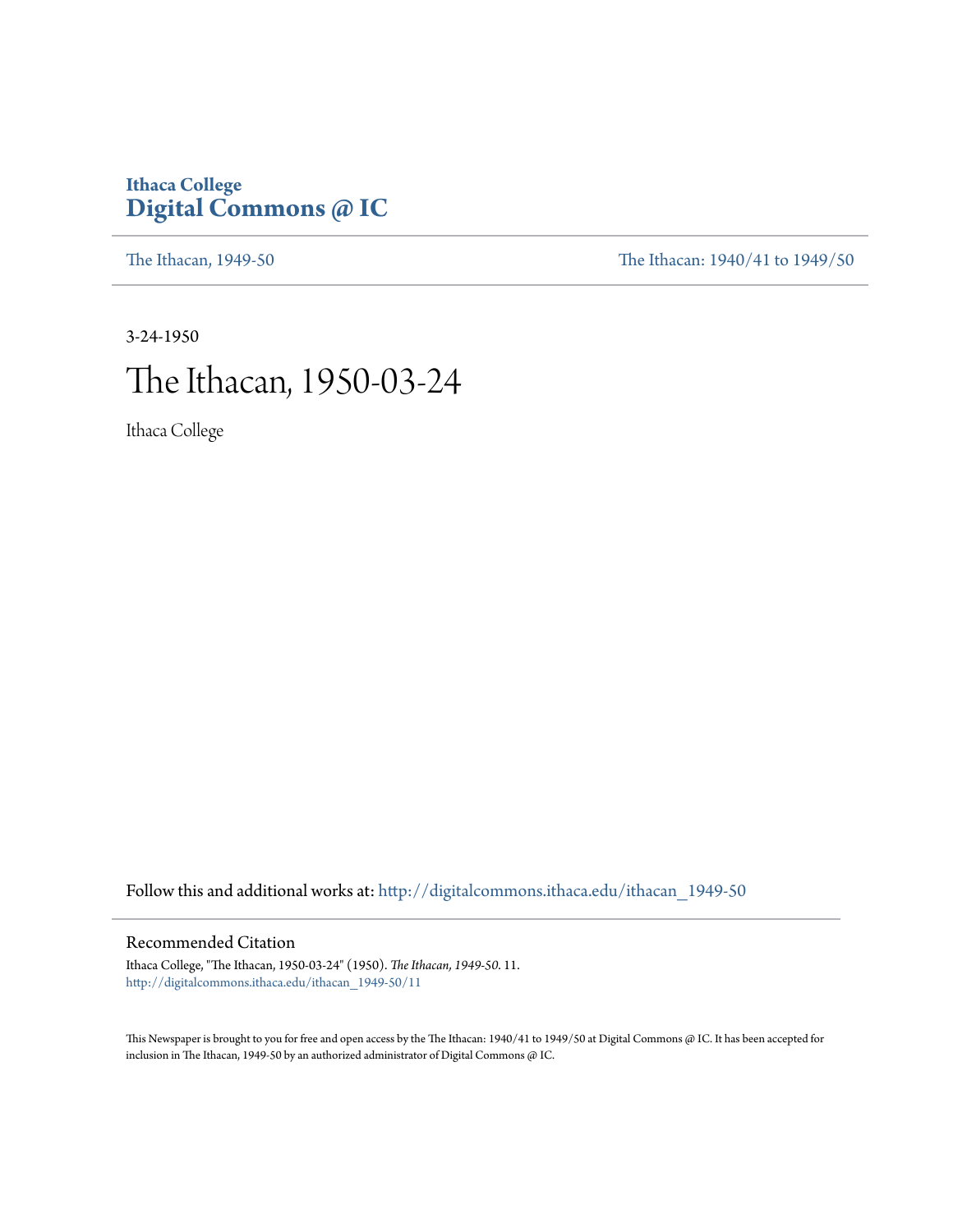CLASS RINGS

12 to 1 Monday & Wednesday Dr Landon's Office Dean's Bldg.



HEAVEN CAN WAIT Tonight and Tomorrow College Theatre

Vol. 21, No. 11

# Play Contest Open To Students; Voting For Prom Queen **Theta Alpha Phi Announces Rules**

Ed Bigelow, President of the Ithaca College Chapter of Theta Alpha Phi, National Honorary Dramatic Society, announced this week that the deadline for all manuscripts to be submitted in the 1950 oneact play contest will be May 8.

"This contest is an annual event that originated in the Spring of 1947 and has grown to be a major activity on TAP's gearly genda," said Dick Kuss, chairman of this year's contest.

Final plans were completed at a **Reading of Greek** special meeting held Tuesday. The prizes, as in the past, were set at \$25 for the first place manuscript and \$10 and \$5 for the runnerups. To date, three judges have not been selected but an unbiased group of faculty and local theatre people are being requested to handle the task. Rules for the contest

All entries must be turned in at the college library by 9:00 p.m., ment of Drama will present a read-Monday, May 8. The winners will ing of Euripides' Trojan Women be announced at an award party this Sunday evening at 8:15 in the which has been set at May 26. The rules are as follows:

1. The contest is open to any member of the Ithaca College Student body, regardless of department or class.

2. All plays submited must be in one-act form, of approximately 30- Hecuba, Bud Kobuskie as Meuelaos, able for production on the IC stage. 3. All entries must be typed,

double spaced on one side of the paper.<br>4. The scripts themselves will

contain no mark of identification other than a ficticious name on the title page. Accompanying the entries must be a sealed envelope containing the name and year in school of the writer, with the ficticious identification appearing on the out-

## **Rummage Sale Opens Today**; Sponsored By IC Women's Club

Plans are still moving forward for the Rummage Sale being spon-<br>sored by the IC Women's Club to<br>raise money for college purposes. Arrangements are under the direction of Mrs. Devricks, chairman, and Mrs. Blodgett, publicity chairman.

The sale will open Friday, March 24, and will hold forth from 9:00 a.m. until 5:00 p.m. On Saturday, March 25, business will begin at 9:00 a.m. and will continue until everything is sold. The place is the

# **To Begin Monday**

Primary voting for the Junior<br>Prom Queen and Princess will be held Monday through Wednesday between 12:30 and 1:00 in the afternoon. All students at IC are el-Modern Dress Version igible to vote for their favorite candidate. The balloting desks will **Of Chekhov Play Set** be set up in the Administration Building for all Music, Drama and Radio students and in the Business, Buildings.

The primary ballot will choose three Seniors and three Juniors for the final elections. The Queen and Princess will be announced at the Prom.

### **Ithaca College Publications**

Soon to come off the presses will be a new Catalog and an Ithaca<br>College brochure. The catalog, which is to be enlarged from 5x8 inches to 6x9 inches, will be issued in May. In addition to the tentative calendar for the coming year, the<br>catalog for 1950-1951 will contain minor changes in schedules and courses, effective since the last publication.

For the first time since 1934 school activities will be depicted in the new brochure, featuring action tivities and other information con-

cerning the College. Prepared primarily for prospective students, the brochure will be mailed to high schools and to Ithaca ing about the middle of April, ac-(Continued on page 3)

### "Heaven Can Wait" On Stage Tonight & Tomorrow

Harry Segall's comedy-fantasy ences are usually harmful to comopened Wednesday night to a small edies but both the players and audiaudience of 130 enthusiastic patrons ence rose above the occasion to Messinger #7013, and two eligible will bring Oracle's membership to who filled the theatre with the leave the theatre thoroughly satis- souls, Delores Hewitt and Allan laughter of a full house. Small audi- | fied.



# racles To Initiate 31 New Members

Chekhov's Three Sister's for spe- Following the initiation, a banquet Physio and Seneca Strfeet Gym cial presentation by Ithaca College. will be held to honor the new mem-Apart from some cuts, transposi- bers in the Ithaca Hotel. Guest tions and a few minor alterations, speaker for the evening will be Mr. the translation contains the whole James Kavanagh, '29, of Binghamplay and for the first time combines ton, a Drama Department graduate the texts of the Russian editions of and member of Oracle. 1901 and 1902, as well as variant readings of manuscripts and proofs. English Department of Central The translator states that he adapt-<br>led it because, "It is a dramatic work a member of the Ithaca College of universal appeal and as such it board of trustees. His topic for the gets over much better without de- banquet will be New York State tails belonging to fifty years ago Evaluates Her Teachers. and costume trappings.

The Ithaca College production, directed by Mr. Eugene R. Wood, Oracle was held in the college libwill be presented here May 19 and rary on March 8, but since there 20. It will be previously performed was no formal initiation held in the at the Fine Arts Festival devoted Fall, a group of November pledges to classics at Cortland on April 20 will also be initiated on Sunday. and later at Keuka Park. Stage These students include: Music, managing is Chris O'Neill, assisted<br>by Jane Mitchell.

Appearing as Prossiter, Natalie, Anthony Christofaro; Phy Ed: the new brochure, featuring action Olga, Mary, Ina, Whitehead, Far-<br>shots of campus life. Thirty-two rar, and Seabrook will be Jan pages will be devoted to student ac-peters, Rose Deitch, Joyce Doolittle, Susan Aster, Penny Bigelow, be initiated at that time: Drama:<br>John Tillinghast, Donald Champlin, Dorothy Lunken; Business: Richand Alex Kemeny.

The Characters of Delany, Rhomer, Butt, Rodes, Pierpont, Pro- gelo Capozzi; Phy Ed: Robert Barthero, Annie, and the Maid will be ton, Edwin Frye, Anne Herbek, played by Aristides Delsi, Richard Henry Osmer, William Straub, Al-<br>Kuss, Lawrence Gilmour, Al Mur- fred Pafundo, Robert Reylea, phy, Robert Tezak, Chris O'Neill, Douglas Wilson, Charles Walsh; Mary Jorgenson, Jane Mitchell.

Pictured below in Heaven are Ed Bigelow as Mr. Jordan, Lou Gallo as Joe Pendleton (the man without a body), Carl Wagner as l See.

### **DRAMA GRADUATE** TO BE GUEST SPEAKER Initiation ceremonies for new members of Oracle, the senior honor Theodore Komisarjevsky has pre-society, will take place in Dr. Job's pared a modern dress translation of home this Sunday at 5:00 p.m.

Mr. Kavanagh is head of the **Pledges To Be Initiated** 

The most recent pledging for Glanville Davies, Charles Gustin; Matthew Meiczinger, Business: John Bialis, Camillo DeSantis, and

Thomas Granowitz. The following new pledges will ard Betke, Rocco Longo, Anita Lowe, Henry Novakowski, and An-Music: Jack Bemis, Ralph Bogus-<br>zewski, Robert Brown, Betty Taylor, John Boor; Physio: Harvey Schirmecher, Mary Cotterhill, Sidney Jungreis, Richard Warner. The initiation of these new members 458. The active group this year numbered fifteen.

### Award To Be Given

Guests at the banquet will include members of the faculty, student organizations such as the WCC and Adelphi, and Scampers. At this time Earl Popp will give the Scampers report and the Scampers award to a senior who has contributed the most in his four years at IC.

### **RADIO PROGRAM**

# **Tragedy Sunday Night; Theatre Month Feature**

As a part of a nation wide demon stration that the American theatre can serve international understanding and world peace,, the Ithaca College School of Fine Arts Depart-College Theatre. The motto for International Theatre Month, March<br>1950, is The Theatre serves international understanding.

The dramatis personae are: Mike Wolfer as Pospidon, Leah Schlesinger as Athene, Joyce Doolittle as 45 minutes playing time, and suit- Thomas Stainback as Talthybios, Rose Deitch as Kassandra, and Joanne Burt as Helen.

> The Greek chorus in this play is a group of Trojan women consisting of Arlene Barnett, Dorothy Lunken, Estelle Kipper, Mary Lou Jorgenson, Anne Goldman, Sylvia College alumni on request. The Aronoff, Janice Weinberg, Thelma brochure should be ready for mail-Biorck and Marilyn Scribner. Mr. Eugene R. Wood and Mrs. Fay cording to Mr. Robert K. Devricks, Jensen Yeager are directing.

Beebe Mission, which is past the Lehigh Station on the road to Trumansburg, or to be more explicit, just past the West Side House.

Last minute contributions for articles are still being welcomed for the sale. A few suggestions of articles which are being sought to sell are clothing of all kinds, costume jewelry, women's hose (useful in rug making), dishes and kitchen utensils, vases, knitting needles and<br>crochet hooks, books, knick-knacks, curtains and draperies, chairs and tables, rugs, playing cards, stationary toys, lamps and lamp shades This is the second Rummage Sale sponsored by the Women's Club. Mrs. Devricks states: "It appears to be turning out to be an annual affair.'

### IN NATIONAL MAG

The March issue of Journal of the AER (Association for Education by Radio) contains an article written by Mr. Jansen on the IC<br>series FOLK TALES OF NEW YORK STATE. This program is presented every two weeks on the FM School of the Air.

The folk tales are based around the three youngsters Alice, Willy, and Winder, and their old friend, Jim Hopkins. Betty Pletcher, Pat Tanner, and Bob Bischoff respectively portray the children. Pete Gumeney is the story-teller, Jim<br>Hopkins. The original scripts are written by William Grammar and the program is directed by John J. Groller.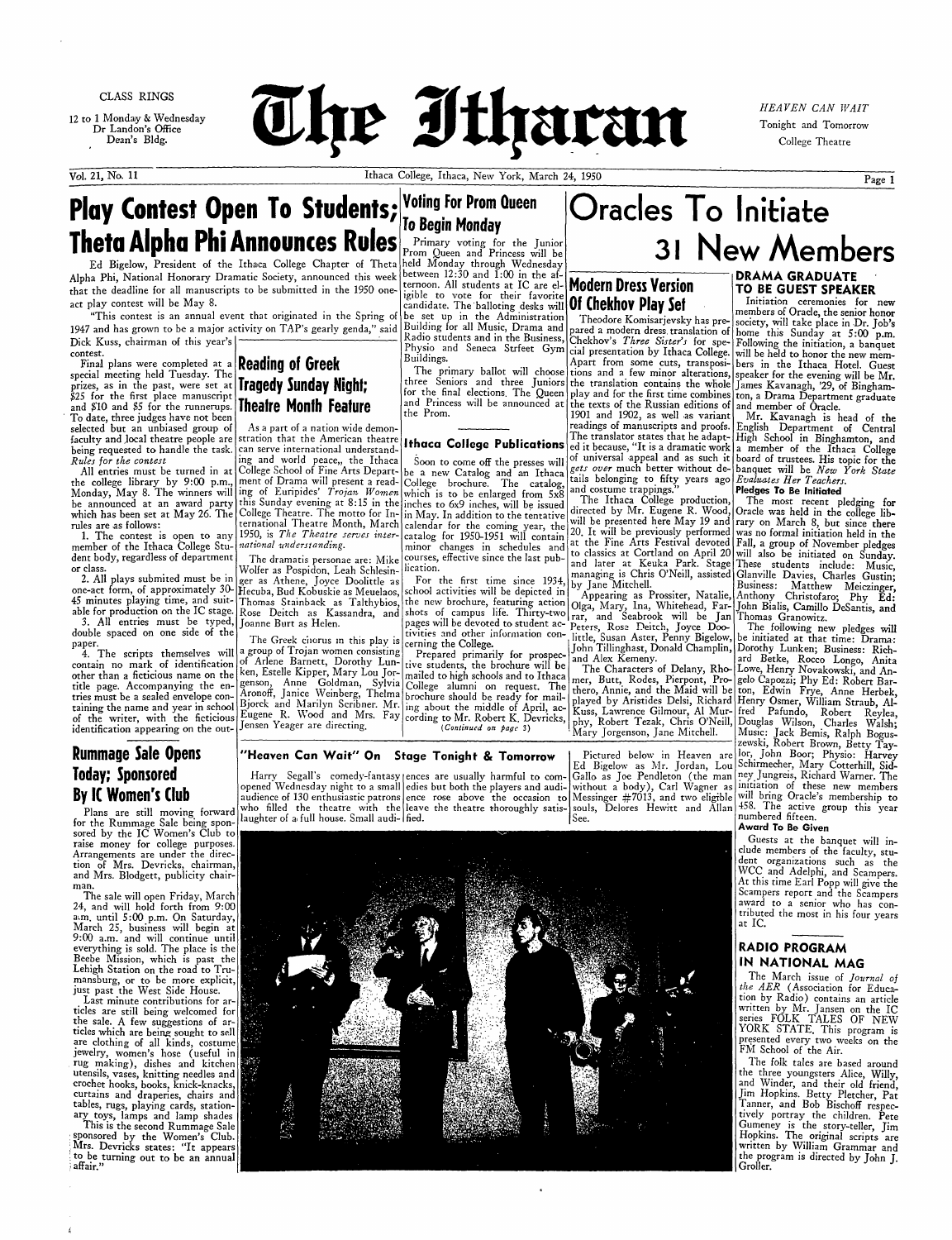

not acting. Credit was given for Kappan magazine, March Issue. It has come to our attention through the courtesy of Dean Clark.

### **Fulbright Scholarship Information**

The three screening agencies for the Fulbright Program are the Institute of International Education, 2 West 45 Street, New York 19, N. Y., which receives applications from graduate students; the Conference Board of Associated Research Councils, 2101 Constitution Avenue, Washington 25, D. C., which receives applications from professors, specialists and advance research scholars; and the U.S. Office of Education. International Relations Division, (Federal Security Agency), ards in our local organization. Washington 25, D. C., which receives applications for teaching in national primary and secondary schools abroad.

The following questions are those most frequently asked by American students

Question: How do I apply for a scholarship under the Fulbright Act for study abroad?

Answers Write to the Institute of International Education (Fulbright Division) stating your qualifications, and country of choice.

Question: What qualifications must I have? Answer: The three basic qualifications are: American citizenship, a college degree or it equivalent, and knowledge of the language of the country sufficient to carry on your proposed study or research.

Question: What is the basis of selection?

Answer: Selection is made on the basis of the candidate's personal qualifications, academic record, and on the value of the study or project. Question: Are these scholarships competitive?

Answer: Yes. The competition will be based upon an examination the candidate's application. No formal "examination" will be held. alike. of

Question: How do I gain admission to an educational institution abroad?

Answer: You may indicate in your application the institute of your preference. Students who have been awarded grants will be assisted by the Commission abroad in obtaining admission to a foreign educational institution.

Question: What are the terms of the award?

Answer: Awards are made entirely in the currencies of the particimarks of the individuals who were| pating countries, and ordinarily cover transportation, tuition, books or equipment, and maintenance for one academic year. is an index of 50 in the preceeding

Question: May a veteran receive benefits under Public Laws 346 and 584 concurrently?

Answer: Yes. However, a veteran may choose to postpone his G.I. benefits until his return, and depend upon Fulbright funds exclusively for normal expenses.

Competitions for the academic year 1950-1951 are now closed. Those for 1951-1952 will open next fall. CONGRATS ARE IN ORDER

Congratulations to Professor Beeler for his recent election to active membership in the American Bandmasters Association. This is an honorary society begun by men like Sousa. IC is proud of its outstanding **Career Conference Congrafs** band leader.

As g. C. 9t

By Dick Kuss

Two weeks ago the College Theatere housed a new show. It was the IC Capers, sponsored by the Ithaca College Women's Club. The Capers proved to be a success and what is hoped will be an annual affair was launched for good sailing through the years to come.

The main feature of the Capers, not billed as an act on the program, is the fact that the profits will be used to help develop a Dean's Service Fund, which is one of the many projects of the IC Women's Club.

Walking quite well for an infant of 18 months, the club has grown into a prominent organization on our campus. It was originated in November 1948 when the women, who had been contributing to IC's benefit individually, realized that their efforts would be of more value if they banded together. The idea proved to be contagious as the club now boasts 121 members, all of whom are connected with I.C. The membership is open to all female members of the faculty; administration and secretarial staffs, house mothers, advisors and wives of faculty members.

The president, Mrs. William Grimshaw, wife of Dr. Grimshaw, director of the Graduate School, leads the group n its two-fold purpose: to aid in the development of friendly relations mong its members, and to carry out a policy of service to the college and the student body. The main feature of this service is the Dean's Fund.

Assisting Mrs. Grimshaw is the officiating capacities are: Vicepresident, Miss Florence Howland, College Registrar; Recording Secreing Secretary, Mrs. A. Garman Dingwall, wife of the Director of Physiotherapy; and Treasurer, Miss Marjorie Hubbard, an IC alumnus and now an instructor in Music.

### crew work (a very essential phase Business and Education Highlight Meetings

of theater), playwriting, and taking This organization would confuse the Hollywood scripters who have part in TAP prize plays. We feel typecast all female organizations. But for an annual dinner, the club's that the broader view taken by the meetings are for business and educational purposes. Monthly meetings national organization provides a are held in various sections of our campus, depending upon the business more rounded and worthwhile ob- of the night. Previous meetings in Sprague, the Radio Studios and at jective for the student of theater, the Physio building have broadened the member's knowledge of the and so have included these stand- various activities of our school in Speech, Radio and Physiotherapy.

In addition to the wealth of information uncovered in these monthly These standards, however, are meetings, special interest groups have been formed and there is evidence only the initial requirement for of more to come. At present such activities as book reviews, textile consideration. The high standards painting under the skilled guidance of Mrs. Lynn Bogart, and a sideline for *election* to the Beta Chapter social card group, are engaging the interests of the IC women.

## have not changed. Appearing in a Services Contributed

The major activity of the Club which concerns us is their service to our school. They handle the task of registration at alumni weekend and assist President and Mrs. Job at receptions held at the president's home. But the main feature is the establishment of the Dean's Service Fund. Finances for this have come from the Capers, as we mentioned before, from a rummage sale held last year (another one is on the agenda for this spring), and by selling greeting cards and stationary.

### **Factors About The Fund**

The fund began with the profits of last year's rummage sale and, under the guidance of a commitee consisting of Mrs. Jennie Tallcott, Miss Lois Balcom, Miss Marjorie Hubbard and Mrs. Helen Hood as chairman, has grown to a considerable amount. The fund is administered by Dean Clarke, Dean Taylor and Dr. Grimshaw and is avilable to all students in cases of emergency. It varies from the ordinary loan or quirements could not be extended scholarship fund in that it deals with what is usually termed "petty membership. The fault lay partly cash". Petty cash that in an emergency is as hard to uncover as the proverbial needle in a hystack. The aid gained from this fund is not restricted to undergraduates, but is available to all at IC. It covers such year, and largely with the low emergencies as medical needs other than the school provides, railroad fare needed on short notice and even to the extent of an outright gift eligible. The scholastic requirement granted at the discretion of the administrators.

The members of the club unanimously approved this project and are completely financing the fund.

It is with admiration we tip our hats to the women of Ithaca Colbership extended to them in the lege for services rendered and wish them all the success the future can provide.

# 190 Responses For Radio Program Confest

In response to last week's FOLK TALES OF OUR STATE program, TALES OF OUR STATE will pre-Heroes of Tall Tales, 190 letters sent an exciting adventure story-<br>and cards have been received by Captain Kidd's Treasure. And o

Letters were also received from children in Syracuse, Geneva, Albany, Moravia, Johnson City, Buffalo and North Tonawanda.

Next Tuesday, March 28, FOLK

A Letter of Thanks:

show or serving as a crew head

alone does not make a person wor-

thy of receiving honor in theater.

Nominees are considered for the|

amount of cooperation shown in the|

play, which means arriving on time,

maintaining a serious attitude to-

ward the production, helping the di-

rector and stage manager, and work-

ing toward the general good of the

show, not the individual. This ap-

plies to actors and crew members

This term, a large number of

students who met the initial re-

with the attitude shown in the

crews of the shows given so far this

term. It is sincerely hoped that these

students will be able to have memnear future.

Very sincerely, The Members of Theta Alpha Phi New York Beta Chapter

| Veteran News                                                                                         | Veterans Administration represen-     | I would like to express my sin-                                                                      |                                                                                   | and cards have been received by <i>Captain Kidd's Treasure</i> . And on                                                                                                                      |
|------------------------------------------------------------------------------------------------------|---------------------------------------|------------------------------------------------------------------------------------------------------|-----------------------------------------------------------------------------------|----------------------------------------------------------------------------------------------------------------------------------------------------------------------------------------------|
|                                                                                                      |                                       |                                                                                                      |                                                                                   | the Ithaca College Radio Work- April 4, the Legend of Sleepy Hol-                                                                                                                            |
| Dividend Gripes                                                                                      | Office, will be glad to help any vet- |                                                                                                      |                                                                                   | tative in the basement of the Post sere gratitude to all the students shop from school children across low will be broadcast as a special                                                    |
|                                                                                                      |                                       | A number of veterans have been eran compute his return if there is way contributed to the success of |                                                                                   | and faculty members who in any New York State. Of the four tall half hour transcribed program. This                                                                                          |
| questioning the amount they have any question of an insufficient re-                                 |                                       |                                                                                                      |                                                                                   | tales presented, the grade school story by Washington Irving was                                                                                                                             |
| received as insurance dividend. turn.                                                                |                                       |                                                                                                      |                                                                                   | the recent Career Conference. The students were asked to choose the adapted for radio last year by Fred                                                                                      |
| Usually the veteran has not made   Veterans who have a low number                                    |                                       |                                                                                                      |                                                                                   | conference could not have been the story that they liked best. [Glimpse, an Ithaca College gradu-                                                                                            |
| the correct computation, because of and who have not as yet received operation of all concerned.     |                                       |                                                                                                      |                                                                                   | The prize winning yarn was that ate now working for the Rural Ra-                                                                                                                            |
| a misunderstandnig of the "anni- their dividend but have received an                                 |                                       | Please accept my apologies for                                                                       | of John Darling and his version of dio Network.                                   |                                                                                                                                                                                              |
| versary" date. The anniversary acknowledgment, Mr. Kelly ad-                                         |                                       | any mistakes or mis-managed de-                                                                      | the Coldest Day of the Year. This                                                 |                                                                                                                                                                                              |
| date of the policy is that month in vises them not to be concerned. tails that may have occurred. If |                                       |                                                                                                      | tale, which was enacted on the air                                                |                                                                                                                                                                                              |
| 1948 which corresponds to the The order of payment is a general                                      |                                       | you have any suggestions or com-                                                                     | by Peter Papagelis, polled nearly NOTICE TO ALL GIRLS                             |                                                                                                                                                                                              |
| month in which the policy was orig- one. Veterans who held policies as                               |                                       | plaints, please let them be known                                                                    |                                                                                   |                                                                                                                                                                                              |
| inally taken out. Thus, if a policy both officer and enlisted man, and                               |                                       | so that they may be brought to                                                                       |                                                                                   | Ridenour's story of the adventures   Dean Taylor requests that all                                                                                                                           |
| was taken out in July, 1942, and veterans who varied the face of                                     |                                       |                                                                                                      |                                                                                   | light in the planning of next year's of Tim Murphy ran a close second. girls returning from vacation by                                                                                      |
| the veteran converted his policy the policy usually will not receive Career Conference.              |                                       |                                                                                                      |                                                                                   | Most of these tall tales were automobile be on time. She also                                                                                                                                |
| after discharge, the anniversary their dividend payment as promptly                                  |                                       | Thanks again for the spirit and                                                                      |                                                                                   | taken from Harold W. Thompson's states that no girl should return                                                                                                                            |
| date of the policy would be July, as other veterans.                                                 |                                       | cooperation mainfested by all. It                                                                    |                                                                                   | book, Body, Boots and Breeches with the intention of getting in                                                                                                                              |
| 1948. <b>Requisition Deadline</b>                                                                    |                                       |                                                                                                      |                                                                                   | and were adapted for radio by Wil-   her dormitory early (before 10:00                                                                                                                       |
| For veterans under 40 years of   The last day for requisitions for                                   |                                       |                                                                                                      |                                                                                   | was a pleasure to have been asso-<br>all liam Grammar.<br>Included in the mail were six rangements with the Dean. This is<br>included in the mail were six rangements with the Dean. This is |
| age, the dividend is based on a re- supplies is April 1. All vets should                             |                                       |                                                                                                      |                                                                                   |                                                                                                                                                                                              |
| turn of $55¢$ per thousand dollars of procure their books or material this                           |                                       | John McEligot, Chairman                                                                              |                                                                                   | original folk tales written by stu- for the safety of the girls, so every-                                                                                                                   |
| insurance carried. Mr Kelly, the week.                                                               |                                       |                                                                                                      | Career Conference of 1950 dents of Rochester grade schools. one should cooperate. |                                                                                                                                                                                              |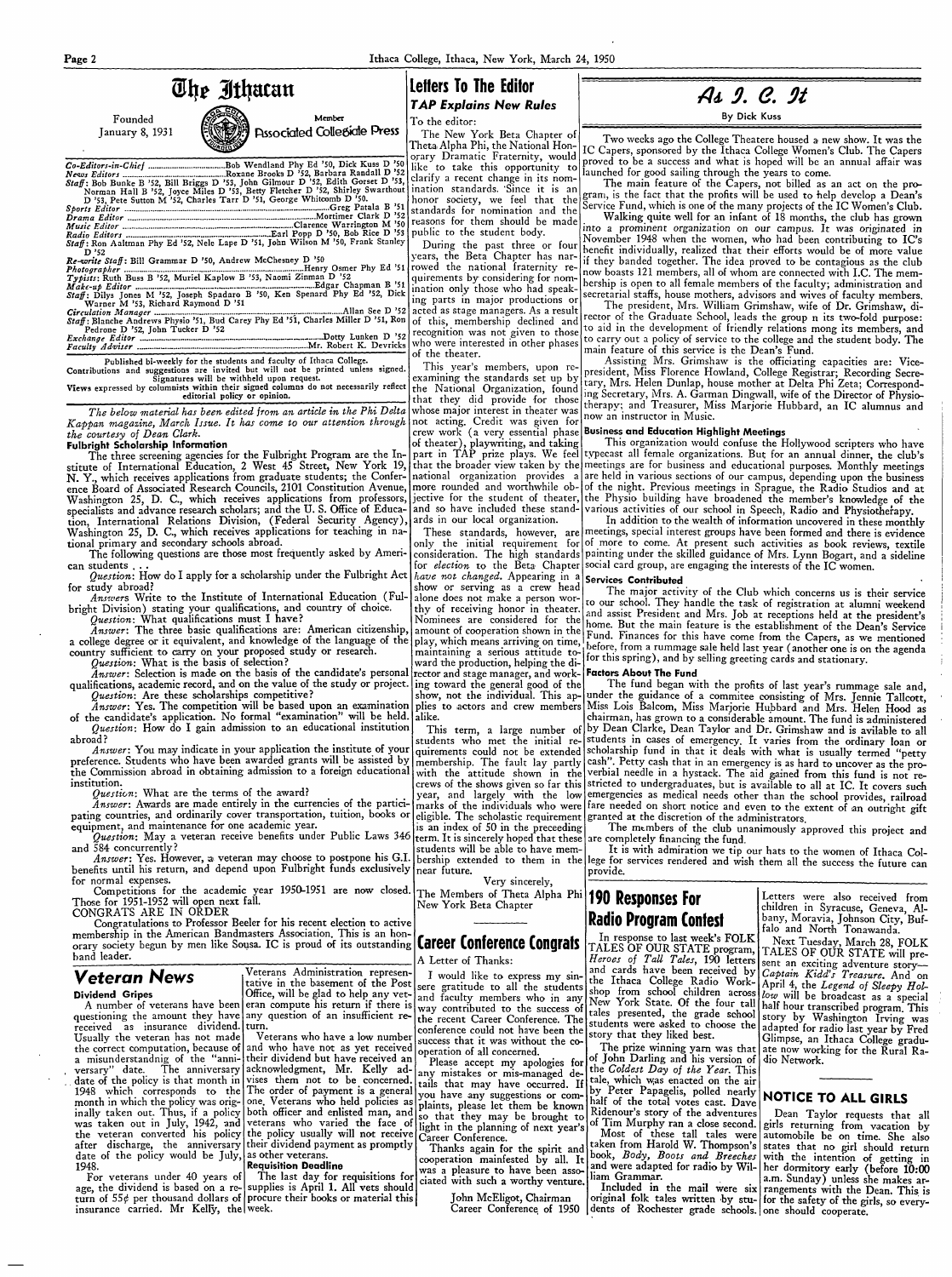### **BIG JOHN SAYS**  By John Wilson

## **Watta Conference!**

I have just returned from a luncheon engagement with Phil Z. Lang, ence ever held at IC was deemed internationally famous arranger. This was the final act in the compila- very successful and of a worthwhile internationally ramous arranger. This was the final act m the compila- very successful and of a worthwhile After listening to WITJ carefully for a month there are just a few

of data for my article on orchestration.<br>First, let us explain what is meant by the term *orchestration*. We ture bigger and better conferences what askiing Folly and R will assume that we have a group of five instruments, used most com- may be arranged. Following are monly in a high school band. I have chosen the Hecklephone, Sarrusso- some of the primary ideas that were monly in a high school band. I have chosen the Hecklephone, Sarrusso- some of the primary ideas that were vigoung child ... and then left his audience bewildered by concluding, phone, Musette, Alto Recorder, and Tonette, b phone, Musette, The Recorder, and Tonette, because they are the nu-stressed by speakers at the confer-<br>cleus of any and every high school band. Let us have them play that song ence as seen through the eyes of What stoff me written about Moss Hart when he sold a play for  $\mu_1$ ,  $\mu_2$ ,  $\mu_3$  are expected to the control of the string a distribution on the sold fraction of the strain and the string in a remote program, post for Mr. Carl butt was entitled, "Moss's In a Cool, Cool Grand." Now we must write notes *Ed Chpman, host for Mr. Carl* button on the control board and knocked the station off the air? Our ensigned will resound in an harmonic fashion. This a easier than it looks. The Tonettes, (soppano), should play in octaves to Shineman stressed the return to a What girl disc jockey lost her composure after playing *Smoke Gets* avoid that schreechy sound. The Alto Recorder, (alto), (from the keenly competitive America. He al-  $I_n$  Your Eyes and Sarrussocial Sarrussocial steadall and  $I_n$  Your Eyes and Sarrussocial Sarrussocial steadall and the H French word altosis, meaning bad wind). The Hecklephone and Sarrusso-<br>phone are tenor and bass respectively. (both were invented by Sarah exist for competent penrsons who What EXPERIENCED radio announcer recently added a " bands' pipes with an augur.) And lastly, the Musette, which has a impressed by the plans for a new the table and sent the needle hopping across the disc?<br>charming quality. I recently had a letter from a friend, a musette c charming quality. I recently had a letter from a friend, a musette campus on Danby Road." What freshman reporter on a *Cmnpus and Community* show formed player, in Egypt, whose name was Asha Khan. (He was born near the *Glenn Shaff Jr. Squire for Mr.* a new college organization by mentioning, "The rummage sale this died, leaving him stranded without sustenance. He was forc his gallant steed for meat, in order to stay alive. Now he won't eat set goal in the field of education anything else. He says, "I prefer camels, they taste better." and that personality was a greater

day Waldo was sipping schnapps, and playing an air from *Maleguena* Bill Dickinson, Host for Lt. Col-<sup>1</sup> President of the United States as "Hubert Heever." day Waldo was sipping schnapps, and playing an air from *Maleguena* Bill Dickinson, Host for Lt. Col- President of the United States as "Hubert Heever."<br>on his fleugalhorn-a 4-flat instrument which sounds *C* when struck o the same time, although you do get a liquid tone.) Once while quaran- limited. The best way to enter the *-Perliteeth and Sir Mousecatcher*. tined with cholic his friends gave him a metronome, and in no time at service is to enter as a sergeant  $\frac{m}{\sqrt{2}}$  and that's tis week's relay on radio at random. ing field was due to an unquenchable thirst for knowledge. He was often mission policy is to be altered on seen, head in hands, asking, "How can you do this?"

seen, head in hands, asking, "How can you *do* this?" . April 1. For those desiring further . **April 1. For those desiring further** . Applied to the extent of the set of the set of the set of the set of the set of the set I am publishing an article which employs all the material from these information about military oppor-<br>mns to enlighten high school administrators everywhere. I shall tunities write to Lt. Col. R. P. Ros columns to enlighten high school administrators everywhere. I shall call it, *Education of Principals.*<br>
at IC and not merely members of N.Y. C.<br>
at IC and not merely members of N.Y. C.

The first annual career confer-<br>ence ever held at IC was deemed

Service is to enter as a sergeant and then go to O.C.S. Reserve com-<br>and then go to O.C.S. Reserve com-<br>mission policy is to be altered on **CON THE BOARDS** 

giving Theta Alpha Phi permission

 $p.m.$  on Monday, May 8, 1950.

7. The decision of the unbiased the property of Theta Alpha Phi (*Continued from page* 1)<br>but all rights will remain with the Secretary of the College, who is

even more interest than those of relations it may be had by making **Of Mice and Men at Cornell.**<br> **preceding years.**"

managing the publications. Mr.

the school librarian before 9:00 even more interest than those of collection about the field of labor tion, useful for announcing drama productions, concerts and recitals.

5:15 IC Bandstand 17:45 Campus and Community | other fellow's problems. Hard work 5:55 World News 7:55 World News 7:55 World News was also listed and he commented,<br>6:00 By Candelight 48:00 College Concert 4.60 World May God and you know if you're 6:00 By Candelight **•S:00 College Concert** (Only God and you know if you're world News and Local News (Working hard, and probably only working hard, and probably only 6:55 World News (6:55 World News) Sign Off (56 Sign Off (56 Sign Off Sign Off Sign Off Sign Off Sign Off Sign Off Sign Off Sign Off Sign Off Sign Off Sign Off Sign Off Sign Off Sign Off Sign Off Sign Off Sign Off Sign Off

Ivory Tower **Alma Mater** and intervalse in the line of the line of the Mike Lysak, host for the metal of the THURSDAY and Mike Lysak, host for the metal of the metal of the metal of the metal of the metal of the metal of t 7:15 Mystery Voice **and American Contract Property** THURSDAY *Mike Lysak, host for Mr. Cope-*7:30 Personally Yours 5:00 Story Time *land, District Insurance manager:*  7:45 Campus and Community 5:15 IC Bandstand "Mr. Copeland and Mr. Robinson 7:55 World News 5:55 World News agreed that you should think along •s :00 College Concert 6 :00 By Candlelight the lines of the other fellow in order World News, Local News 6:45 Sports Parade to sell him on your merchandise, Sign Off **6:55** World News and at the same time to help him Alma Mater 1988 7:00 Meet the Musicat solve his particular problems.<br>THESDAY 7:15 Here's to Vets 1988 Mat. Meicringer, host for

by Earl Popp and Bob Rice

fure bigger and better conferences What aspiring Edward R. Murrow closed his newscast last week<br>may be arranged. Following are with an item about the exciting conture of a doubled hed just little reset

ence as seen through the eyes of What staff member of WITJ, while giving a demonstration on the their hosts.

*ir Eyes* and said, "You have just heard Jerome Kern playing

assert themselves. He was greatly table arm" arpeggio to Beethoven's *Symphony No.* 9 when he kicked<br>impressed by the plans for a new the table and sent the needle honning across the disc?

player, in Egypt, whose name was Asha Khan. (He was born near the *Glenn Shaff Jr. Squire for Mr.)* a new college organization by mentioning, "The rummage sale this diamond dumps). It seems he was crossing the desert, when his camel *George M. York of Cazenovia Jun*- weekend will be sponsored by the Ithaca College MOTHER'S Club."

anything else. He says, "I prefer camels, they taste better." and that personality was a greater But fluffs like these are common in radio and, although we are common was invented in 1813, by an eminent German mu-lead in Orchestration was invented in 1813, by an eminent German mu- factor in the teaching profession working toward perfection, no one in radio takes them too seriously. sician named Waldo Dealer. One thing that Waldo loved was good old than exceptionally high marks in We're sure that you'll agree that you'll agree that you'll agree that you'll agree that you'll agree that we're sure the German coffee. (I think the German word for coffee is *Schnapps*). One academic subjects." vou'll just recall Harry VonZell's prize blunder of introducing the then

"Opportunities for commissions are Tobias on the fine job he did on his first directing assignment last week<br>limited. The best way to enter the *Perliteeth and Sir Mousecatcher* 



1 **h**  .  $\vert$  1 hc

I hope that the acting-directing projects now in preparation will be **TAP Contest**<br>
(Continued from page 1)<br>
il and not merely members of  $\begin{bmatrix} at & 1G & and & not & merely & member \end{bmatrix}$  are for Dr. C. A.<br>
il and not merely members of  $\begin{bmatrix} 1 & 1 & 1 & 1 \\ 1 & 1 & 1 & 1 \\ 1 & 1 & 1 & 1 \end{bmatrix}$ <br>
il ant technique Drama De by any one person put all must fol- conducted and explained the impor- and technical abilities ... I hope that before too many months elapse, low the rules outlined above. to produce the play.<br>The Music The Rules Stated, "TAP hopes anyone wishes to baye further in sign to serve as a theatre marque. This would be a worthwhile contribu-6. All entries must be left with  $\begin{bmatrix} \text{DICK} \\ \text{NUS} \end{bmatrix}$  to produce the plany one wishes to have further in- sign to serve as a theatre marque. This would be a worthwhile contribu-<br>In the plane of the plane of the pla

m. on Monday, May 6, 1950.<br>
7. The decision of the unbiased preceding years."<br>
and of non-student judges will be **not all the conduction**<br>
Cornell.<br>
Cornell.<br>
Cornell.<br>
Cornell.<br>
Cornell.<br>
Cornell.<br>
Cornell.<br>
Cornell.<br>
Co board of non-student judges will be **Publications** *Frank Costello, host for Mr.* acting .ind the settings. . .

final term indicate the anti-term of Theta Alpha Phi (Continued from page 1) Bruce Gervan, Director of GLF: James Tople, as director, brought good theatre to Ithaca with his but all rights will remain with the Secretary of the College, who is "The prime requisites for success in handling of scenes like the fight in act two, the warm scene two of act<br>author.<br>Contest open to all<br>TAP wishes to ma

All of the acting, except for Stuart Haskin's comic villian, inte-TAP wishes to make it clear that Edward Sargent in the prepartion do abstract thinking." Jerated the show. The settings were exceptionally appealing, especially TAP wishes to make it clear that Euward Bargent in the prepartion *Paul Wilcznski, squire for Mr. J.* the exterior set for the first and last scenes of the play. They were detest is open to *all students* and editing of the prochare.<br> *E. Robinson, Vice President* of Tex-<br>
signed and executed by Robert Singer who graduated from high school<br> *tron, N.Y.C.*: "Personality was with me Of Mice and **TJ-FM MASTER PROGRAM SCHEDULE** *<i>tron, N.Y.C.*: "Personality was with me. Of Mice and Men was close enough to a professional produc-<br>MONDAY [7:15 Excursions in Science much less important than integrity tion to make ever MONDAY 7:15 Excursions in Science much less important than integrity tion to make everyone glad they saw it.<br>1999 Story Time 7:30 Personally Yours and a good salesman solves the context of the context of the context of the



6:55 World News<br>7:00 Ivory Tower

6:55 World News  $\int$  Sign off constantly varies." <sup>5:15</sup> IC Bandstand **7:45** Campus and Community state employment.'<br>5:55 World News 7:55 World News *Peter Ford. host* 

played by Lou Gallo. His manager Lefty Vince Klemmer is putting his gloves on and ladding the last minute word.

TUESDAY 7:15 Here's to Vets *iv/at Meiczinger, host for Mr.*  5:00 Story Time 7:30 Personally Yours *Grover Bradstreet, Counselor At <sup>5</sup>*:15 IC Bandstand 7 :45 Campus and Community *Law:* "It is difficult to enter the 5:55 World News | 7:55 World News | 1:55 World News | law fields, but later rewards are 6:00 By Candlelight •8:00 College Concert very satisfying. However there are 6:45 Sports Parade | World and Local News |irregular hours and the type of work 7:00 Bop Bandstand Alma Mater *John Rusinko, squire for Mr. Ed-*7:15 Guest Star **FRIDAY** *ward Meacham, New York State* 7:30 Personally Yours **1989 1989 1989 1989 1989 1989 1989 1989 1989 1989 1989 1989 1989 1989 1989 1989 1989 1989 1989 1989 1** 7:30 Personally Yours 1.5:00 Land of Make Believe *Department of Commerce*: "In his<br>7:45 Campus and Community 1.15 IC Bandstand 1.5 and talks Mr. Meacham stated the factalks Mr. Meacham stated the fac-7:55 World News 5:55 World News 5:55 World News (tor of security as a factor to con-<br>Sider in employment and also that 6:00 By Candlelight sider in employment and also that College Concert 6:00 By Candlelight sider in employment and also that World and Local News 6:45 Sports Parade 6:45 Sports Parade of doing a public service that will<br>6:55 World News benefit many people. Also stated Sign off 6:55 World News benefit many people. Also stated Alma Mater 7:00 Ivory Tower were the provisions of unforeseen<br>WEDNESDAY 7:15 Adventures in Research elements such as sickness or acci-7:15 Adventures in Research elements such as sickness or acci-<br>7:30 Personally Yours dent in the security provisions of 5:00 Tick-Tock Tales | 7:30 Personally Yours | dent in the security provisions of <sup>5:55</sup> World News 7:55 World News 7:55 World News *Peter Ford, host for Mr. Harry* 6:00 By Candlelight **18:00** College Concert *Anderson Mgr. Orf Scovell Welling*-6 :00 By Candlelight •s :00 College Concert *Anderson Mgr. Orf Scovell Welling-*6:45 Sports Parade World and Local News *ton in Syrac1tse:* "The accounting ' 6:55 World News Sign off Sign off field is somewhat crowded at the 6:00 By Candlelight (6:00 By Candlelight (6:00 By Candlelight) 6:00 By Candlelight Alma Mater | Alma Mater | present, but there are several new | 1645 Cost | 1645 Cost | 1646 Cost | 1646 Cost | 1646 Cost | 1646 Cost | 1646 Cost | 1646 Cost | 1646 Cost | 1646 Cost | 1646 Cost | 1646 Co 6:45 Sports Parade • <sup>•</sup>This hour will feature Sports Events, aspects opening in the fields of cost **Getting irady for the big fight at the end of** *Heaven Can Wait* **is Joe Pendleton**, Music and other IC activities when they accounting and income tax record- pocur.

## By Bob Bunke **RADIO AT RANDOM**